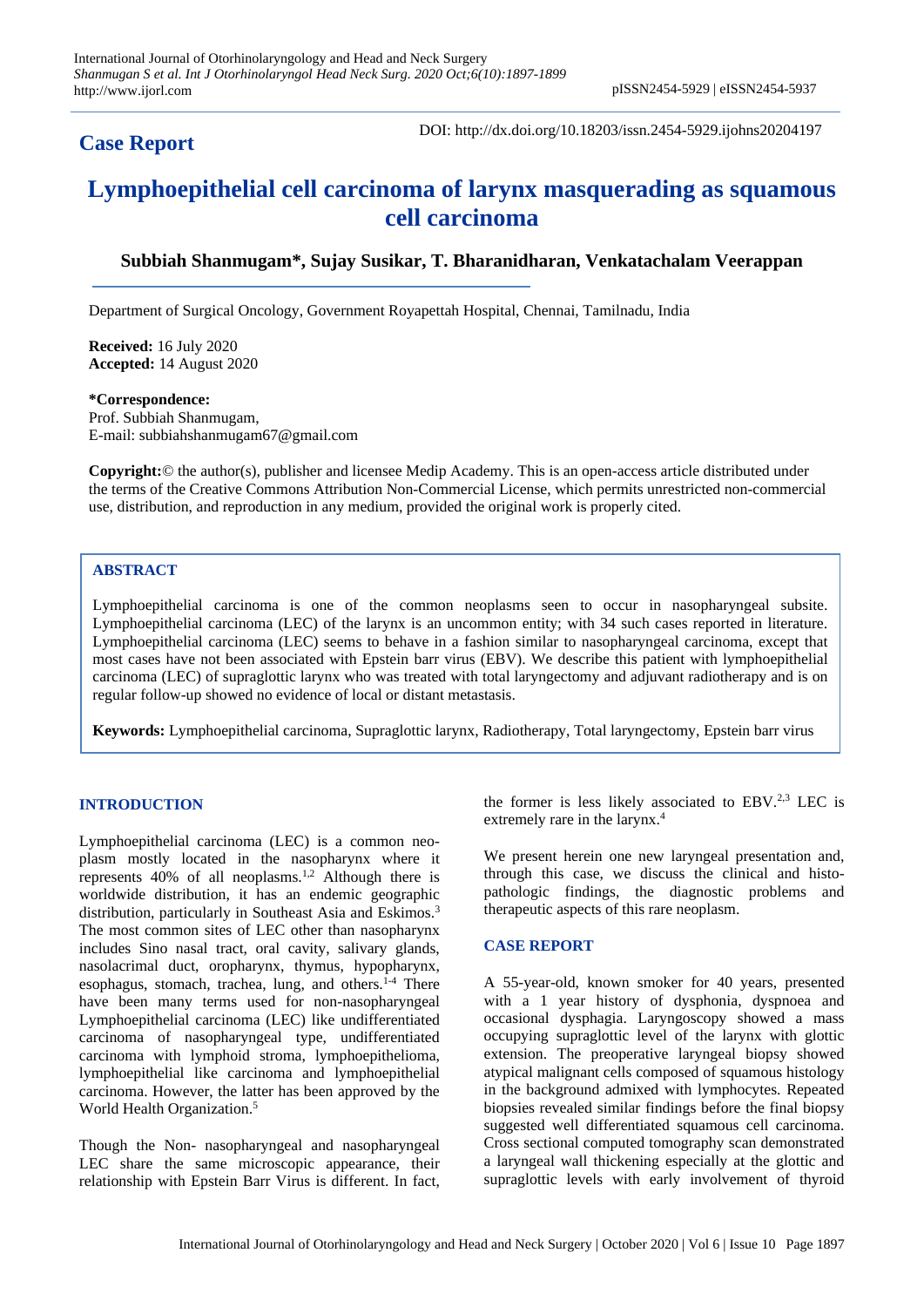cartilage with left cervical lymphadenopathy without any other distant metastasis. Patient underwent total laryngectomy with left Modified radical neck dissection preserving Spinal accessory nerve. On grossing, there was a lesion occupying the left supraglottic region of the larynx with extension to glottis (Figure 1).



**Figure 1: Gross specimen after total laryngectomy.**



## **Figure 2: Histological examination of the supraglottic primary growth.**

Post-operative period was uneventful and HPE revealed nests of nonkeratinized round to oval, poorly differentiated tumour cells with large round vesicular nuclei and prominent nucleoli (Figure 2). The cytoplasm was poorly limited admixed within the background of lymphoid cells. Surface epithelium also exhibits some alterations like hyperplasia and keratosis, without any dysplasia. IHC revealed cytokeratin 5/6 intense positivity. Patient underwent adjuvant radiotherapy. Patient is on strict follow up and is having disease free survival until now.

#### **DISCUSSION**

First described independently in 1921 by Regaud and schmincke, lymphoepithelial carcinoma has been a distinctive tumour known for its association with Epstein Barr virus. Regaud and Schmincke each described the pathology of lymphoepithelioma separately.<sup>7</sup> LEC of the larynx is an extremely rare and aggressive tumor which accounts for 0.2% of all laryngeal cancers.<sup>2</sup> In the larynx the most common subsite, would be the supraglottic component.<sup>2</sup> It is common amongst the older age group (mean 62 years) with male predominance (male/female ratio=3:1).<sup>7</sup> The main symptom is dysphagia or hoarseness.<sup>8</sup>

Toker and Peterson postulated that the site of origin of these lesions may be active basal epithelium of the larynx, which is similar to epithelium of tonsillar crypts. In general, lymphocytes are believed to be general and are believed to be a nonneoplastic component of a lymphoepithelioma. When metastasis occur, only the epithelial component of the tumor is found at the distant site.<sup>9</sup>

Micheau et al have described three LEC of the larynx that arose in laryngoceles associated with abundant lymphoid tissue they suggested that this lymphoid-lined structure could be considered a true "tonsil," similar to Waldeyer's ring of the nasopharynx, and speculated that LEC of the larynx probably originate from this site.<sup>4</sup> But further studies are lacking to confirm the same.<sup>10</sup>

Macroscopically, the tumor forms a mass that may or may not be ulcerated. Diagnosis can be challenging because the tumor may arise from hidden, submucosal sites. Microscopically, laryngeal LEC is similar to the nasopharyngeal one.<sup>5</sup> It comprises solid sheets or irregular islands of malignant epithelial cells intimately intermingled with prominent component of lymphocytes and plasma cells. $2-4$  Tumor cells are large, with indistinct cell borders, round to oval vesicular nuclei, and a single large central nucleoli.<sup>3</sup> There has been an infrequent association with squamous cell carcinomas or squamous cell carcinoma in situ in around half of the patients.

On Immunostaining with keratin and epithelial membrane antigen there is a strong positivity in lymphoepithelial carcinoma.<sup>2</sup> The presence of IHC stains for cytokeratin constituted a proof of epithelial differentiation. The distinction from large cell lymphoma and melanoma is prognostically important immunohistochemistry is essential in differential diagnosis by demonstrating expression of cytokeratin in LEC. Immunostaining with melanocyte differentiation markers (HMB45 or Melan-A) and lymphoid markers is useful to eliminate melanoma and lymphoma respectively. Nasopharyngeal carcinoma with laryngeal metastasis must also be eliminated.<sup>5,6,8,9</sup>

The relationship between EBV and LEC of the larynx remains controversial. Laryngeal LEC is less likely associated with EBV than its nasopharyngeal counterpart.<sup>2</sup>

Relationship between LEC and smoking is different in laryngeal and nasopharyngeal location. In the former, smoking may play a role while in the latter, it is not